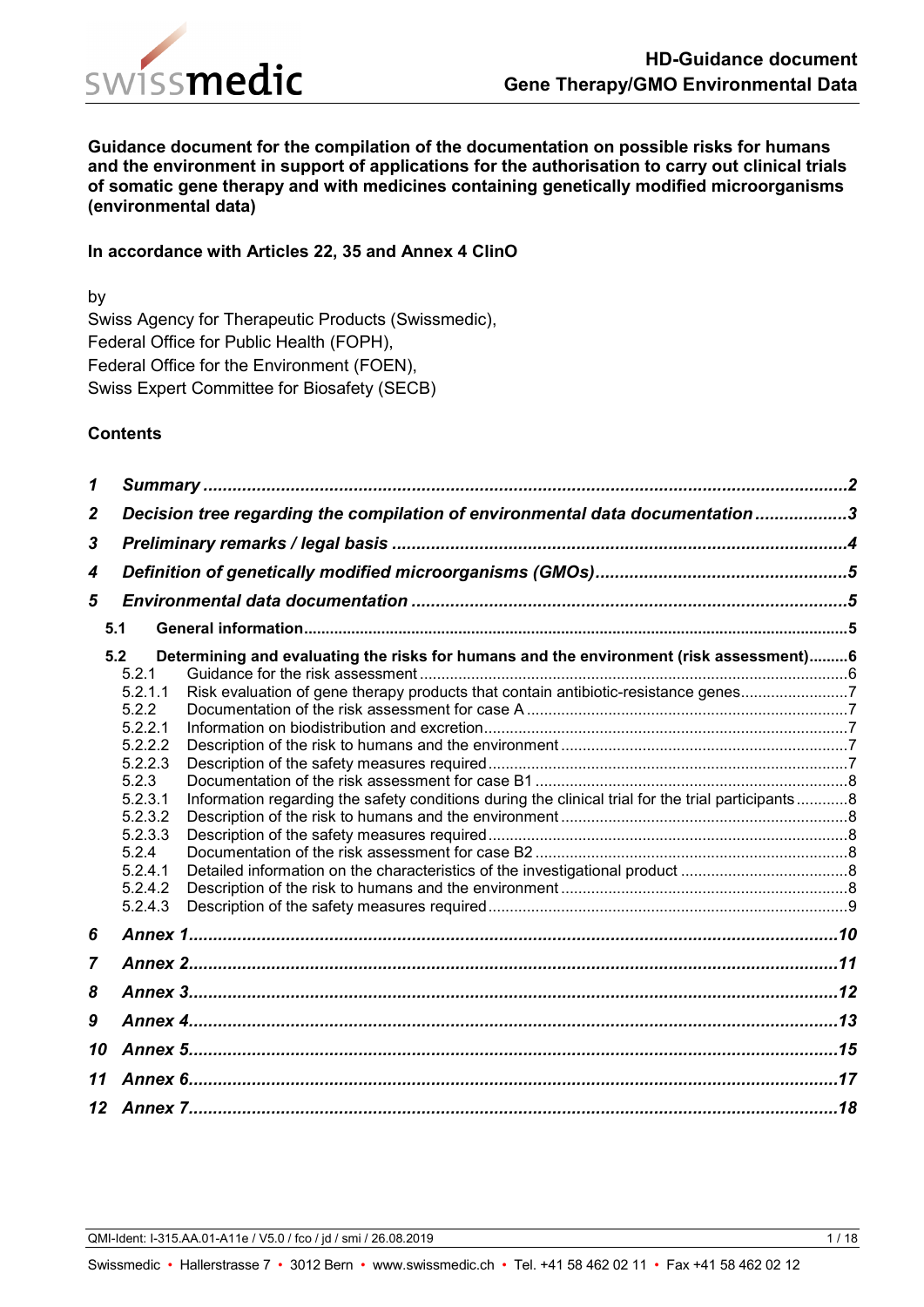

## <span id="page-1-0"></span>**1 Summary**

This Guidance document for Gene Therapy/GMO Environmental Data is intended to provide transparency for the applicant with respect to the documentation that must be provided along with the application for authorisation to the competent authority (Swissmedic) with the purpose of assessing the risk to humans and the environment from clinical trials of somatic gene therapy and of medicines containing genetically modified microorganisms.

The Guidance document takes into account the fact that the investigational products in question are usually viral vectors, plasmids or bacteria, and therefore focus on the risks of the investigational product being excreted by the trial subject and thus its potential release into the environment. In this context, the Guidance document particularly stresses that the investigational product's replication capacity or reversion to replication capacity should be taken into account in the risk assessment.

The Guidance document makes a distinction between risk assessments for the following cases:

- In the "Documentation for the risk assessment for case A", guidance is provided in the event that the investigational product is not excreted by trial participants;
- In part B, it is assumed that the investigational product will be excreted. The "Documentation for the risk assessment in case B1" covers the situation where the investigational product is excreted but not released into the environment;
- "Documentation for the risk assessment for case B2" covers the situation where the investigational product is released into the environment.

The Guidance document for Gene Therapy/GMO Environmental Data does not take into account requirements regarding the manufacturing process and the marketing authorisation for the investigational product. Furthermore, they do not address the risks for the trial participants.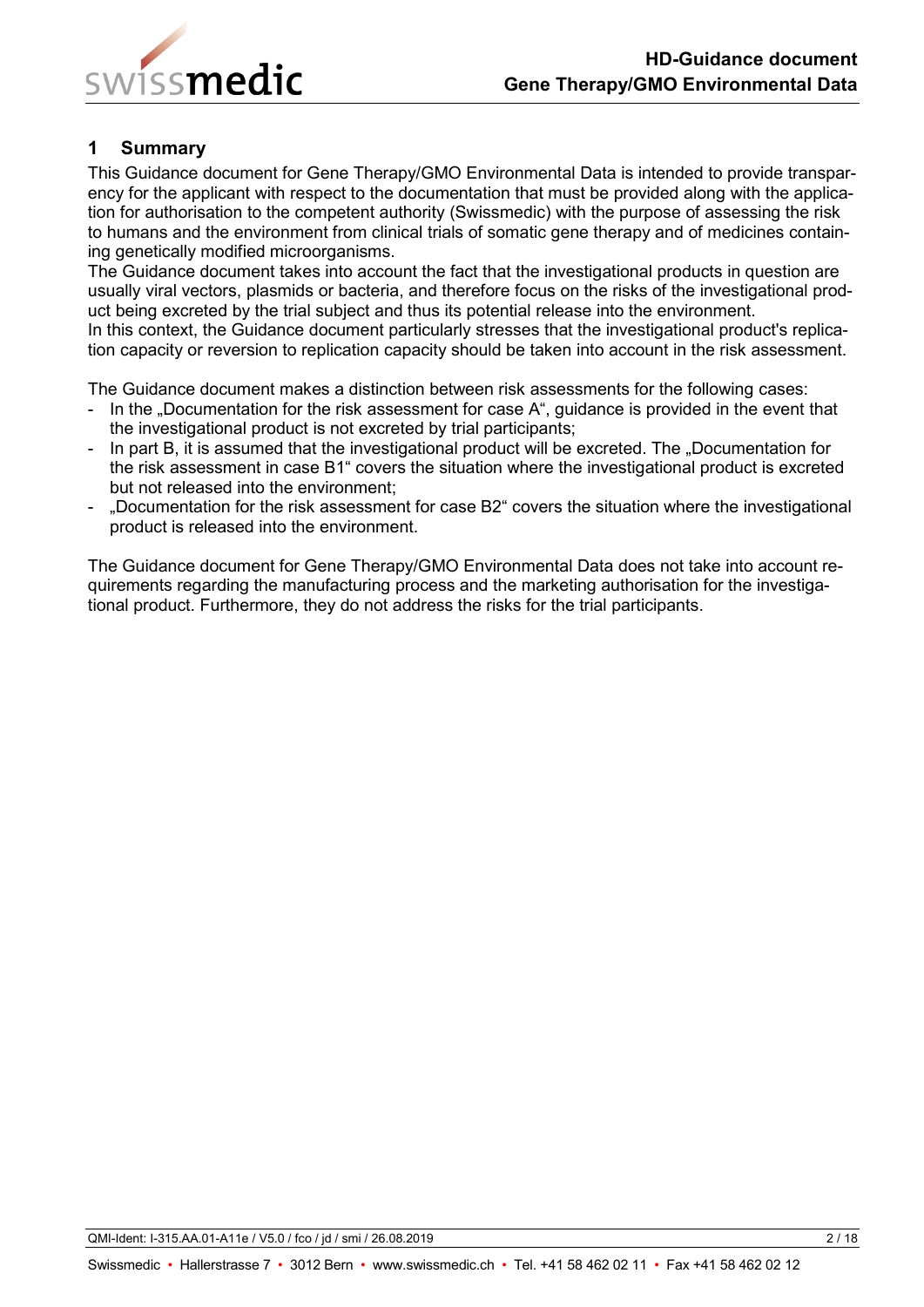

# <span id="page-2-0"></span>**2 Decision tree regarding the compilation of environmental data documentation**

| <b>Decision</b>                                                                                                                                             | <b>Required documentation</b>                                                                                                                                                                                                                                                                                                                            |
|-------------------------------------------------------------------------------------------------------------------------------------------------------------|----------------------------------------------------------------------------------------------------------------------------------------------------------------------------------------------------------------------------------------------------------------------------------------------------------------------------------------------------------|
| Categorisation of the clinical trial<br>depending on the behaviour of the<br>investigational products following its<br>administration to trial participants |                                                                                                                                                                                                                                                                                                                                                          |
| Excretion by the trial<br>no<br>participants                                                                                                                | 5.2.2 Documentation in accordance with case A                                                                                                                                                                                                                                                                                                            |
| yes<br>Release into the<br>-no-<br>environnement?                                                                                                           | 5.2.3 Documentation in accordance with case B1                                                                                                                                                                                                                                                                                                           |
| yes                                                                                                                                                         | 5.2.4 Documentation in accordance with case B2                                                                                                                                                                                                                                                                                                           |
|                                                                                                                                                             | Description of the safety measures (in accordance<br>with cases A, B1 or B2).<br>In addition, the following must be submitted for each<br>authorisation application:<br>General information in accordance with 5.1 and the<br>information with respect to storage, transport,<br>preparation, administration, disposal of the<br>investigational product |

QMI-Ident: I-315.AA.01-A11e / V5.0 / fco / jd / smi / 26.08.2019 3 / 3 / 3 / 3 / 18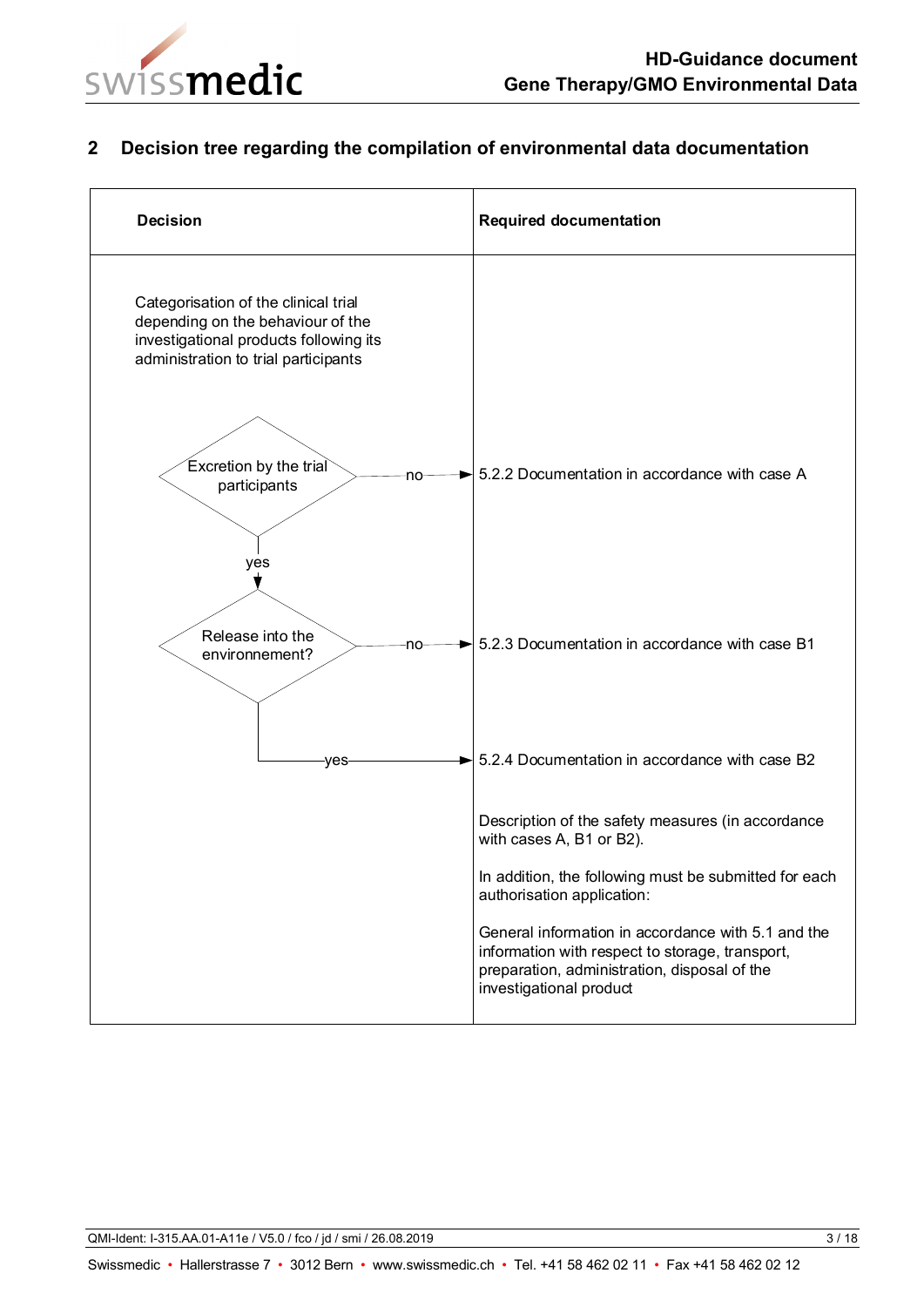

## <span id="page-3-0"></span>**3 Preliminary remarks / legal basis**

This Guidance document for Gene Therapy/GMO Environmental Data is based on the Swiss Federal Act on Medicinal Products and Medical Devices of 15 December 2000 (Therapeutic Products Act, TPA **[1](#page-3-1)** ), the Federal Act on Research involving Human Beings (Human Research Act, HRA) of 30 September [2](#page-3-2)011 (Status as of 1 January 2014) <sup>2</sup> its implementing Ordinance on Clinical Trials in Human Research (Clinical Trials Ordinance; ClinO) of 20 September 2013 (Status as of 1 January 2014) <sup>[3](#page-3-3)</sup> and the Federal Law of 21 March 2003 on Non-Human Gene Technology (Gene Technology Act, GTA<sup>[4](#page-3-4)</sup>). Article 35, paragraph 7 of ClinO obliges Swissmedic, the Federal Office of Public Health (FOPH) and the Federal Office for the Environment (FOEN) to provide guidance on the assessment of risks for humans and the environment (see text of Art. 22 and 35 of ClinO in Annex 1 to this Guidance document).

The Guidance document applies to clinical trials during which genetic information is introduced into somatic cells (somatic gene therapy in accordance with Art. 22, para. 1 of ClinO), for clinical trials with medicinal products containing genetically modified microorganisms (Art. 22, para. 2 of ClinO) and for clinical trials with medicinal products containing pathogenic organisms as defined in the Release Ordinance (Art. 22, para. 3 of ClinO). For the remainder of the instructions, these types of trials will be referred to as "clinical trials".

The Guidance document for Gene Therapy/GMO Environmental Data constitutes an Administrative Ordinance, which does not directly address the rights and obligations of individuals. Their objective is to permit the competent authority to carry out a risk assessment of clinical trials on an equal legal basis. By publishing the Guidance document, transparency is provided with respect to the environmental data that must be submitted to the competent authority in accordance with Article 35 of ClinO. The instructions are intended to allow rapid and efficient evaluation of applications for clinical trials. For further documentation that must be submitted with the application for authorisation, see Annex 4, number 4 of ClinO and the Swissmedic Checklist I-315.AA.01-A12 Documents for TpP/GT/GMO clinical trials.

Annex 4, number 4 of ClinO states that a sponsor's application for authorisation must in particular include information necessary for the evaluation of the possible risks to humans and the environment (environmental data, see [Annex 1](file://adb.intra.admin.ch/Userhome$/SMC-01/X10190171/config/Desktop/Bearbeitung%20QMI/I-315.AA.01-A11e_Wegleitung_Gentherapie_GVO_Umweltdaten-alt.docx#anhang1) to this Guidance document). Environmental data encompasses all information that is required to demonstrate that humans and the environment are protected from hazards or impairment caused by clinical trials.

In accordance with Article 21, paragraph 1 of GTA, any handling of genetically modified organisms requires the authorisation of the relevant Federal authorities. The FOPH, FOEN and the SECB (must approve the clinical trial prior to an authorisation granted by Swissmedic. The authorisation requires an evaluation of the environmental data and the quality and biological safety of the product with regard to the participants and to human health and the environment (Art. 35, para. 4, let. a and b of ClinO). Swissmedic is the leading competent authority and carries out the procedures required for the authorisation.

The provisions of the Ordinance of 2[5](#page-3-5) August 1999 (SAMV <sup>5</sup>) concerning the protection of workers against the risks connected to microorganisms apply to employees who come into contact with the investigational product.

It should be noted that the European Union has developed standards comparable to the GTA, the Ordinance of 25 August 1999 on the contained use of organisms (Containment Ordinance, ContainO  $6$ )

QMI-Ident: I-315.AA.01-A11e / V5.0 / fco / jd / smi / 26.08.2019 4 / 18

<span id="page-3-1"></span> <sup>1</sup> [Therapeutic Products Act, TPA](https://www.admin.ch/opc/en/classified-compilation/20002716/index.html) (non-binding English translation)

<span id="page-3-2"></span><sup>2</sup> [Human Research Act, HRA](http://www.admin.ch/ch/e/rs/8/810.30.en.pdf) (non-binding English translation)

<span id="page-3-3"></span><sup>&</sup>lt;sup>3</sup> [Clinical Trials Ordinance, ClinO](https://www.admin.ch/opc/de/classified-compilation/20121176/index.html) (non-binding English translation)

<span id="page-3-4"></span><sup>4</sup> [Gene Technology Act, GTA](https://www.admin.ch/opc/en/classified-compilation/19996136/index.html) (non-binding English translation)

<span id="page-3-5"></span><sup>&</sup>lt;sup>5</sup> [SAMV](http://www.admin.ch/ch/d/sr/8/832.321.de.pdf) (available in German, French and Italian)

<span id="page-3-6"></span><sup>6</sup> [Containment Ordinance, ContainO](https://www.admin.ch/opc/en/classified-compilation/20100803/index.html) (non-binding English translation)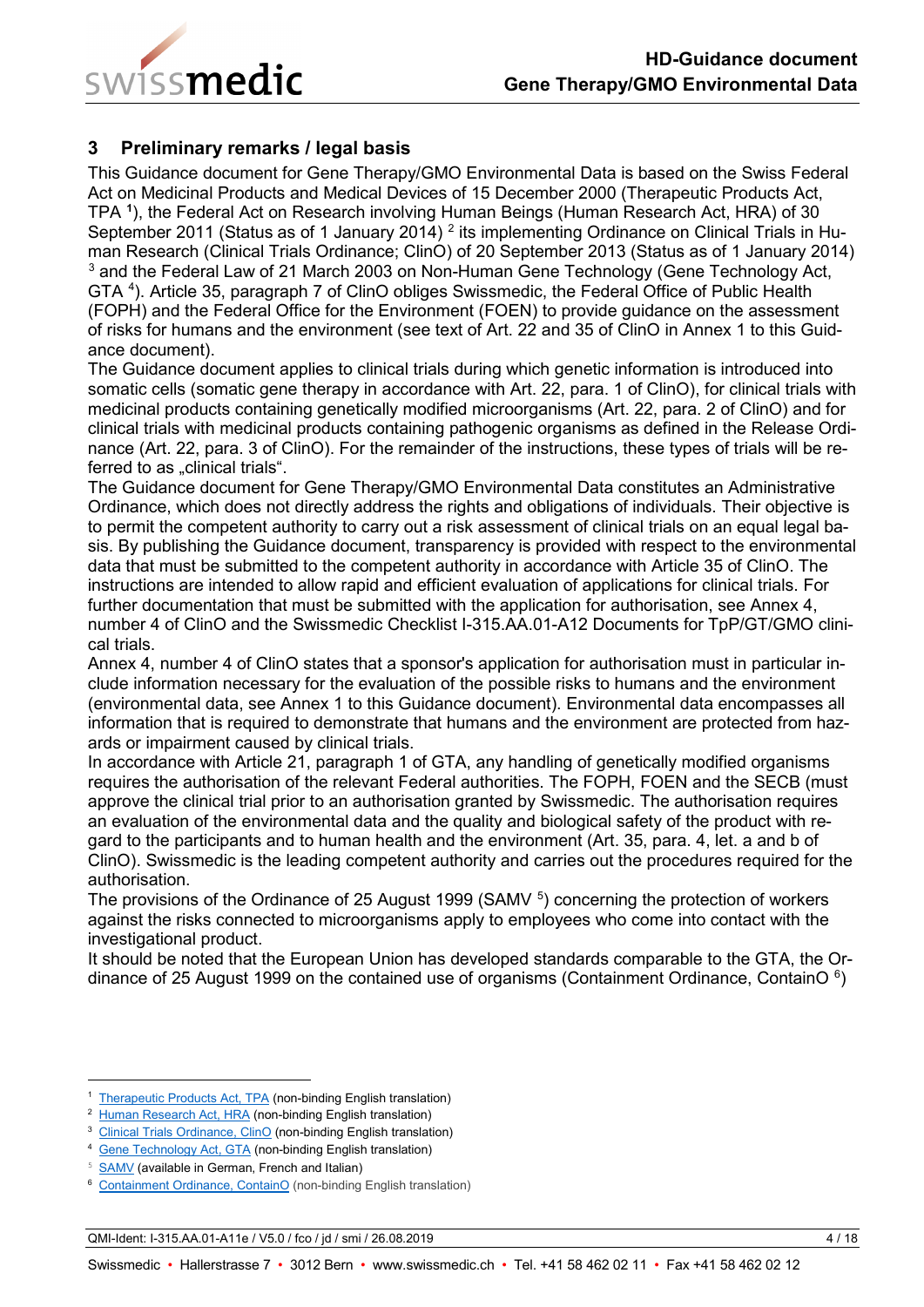

and the SAMV (see EU Council Directive  $98/81/EC$ <sup>[7](#page-4-3)</sup> on the contained use of genetically modified microorganisms, European Parliament and Council Directive 2000/54/EC [8](#page-4-4) on the protection of workers from risks related to exposure to biological agents at work, and also European Parliament and Council Directive 2001/18/EC <sup>[9](#page-4-5)</sup> on the deliberate release into the environment of genetically modified organisms).

Information for the evaluation of the risks for the trial participants is not part of the environmental data and is therefore not covered by the present Guidance document (see Checklist I-315.AA.01-A12 Doc-uments for TpP/GT/GMO clinical trials <sup>[10](#page-4-6)</sup>).

Finally, the Guidance document does not cover the requirements relating to the manufacturing process or the marketing authorisation of the investigational product.

## <span id="page-4-0"></span>**4 Definition of genetically modified microorganisms (GMOs)**

In accordance with Article 22, paragraph 2 of ClinO, the definitions as stated in the Ordinance of 10 September 2008 (status on 1 January 2014) on the Handling of Organisms in the Environment (Release Ordinance, RO<sup>11</sup>) apply (Art. 3, let. a [Organisms], b [Microorganisms] d [genetically modified organisms]) and e [pathogenic organisms[).

Microorganisms are cellular or non-cellular microbiological entities able to replicate or transfer genetic material, in particular bacteria, algae, fungi, protozoa, viruses and viroids; legally equal are cell cultures, parasites, prions and biologically active genetic material, as well as mixtures and objects that contain such entities.

Pathogenic organisms are considered to be organisms that can cause diseases in human beings, livestock and useful plants, in wild flora or fauna or other organisms, as well as alien organisms that are also pathogenic.

Microorganisms are considered to be genetically modified if their genetic material has been altered by methods of gene technology in a way that does not occur under natural conditions by mating or natural recombination (for the definition of gene technology procedures, see the text of the Ordinance in Annex 2 of this document).

In this Guidance document, biologically active genetic material is considered to be DNA and RNA sequences that are not able to replicate independently (e.g. plasmids) but can be transferred and become infectious, or are constituted in such a way that they are capable of affecting an organism (e.g. targeted protein expression, provoking an immune response or affecting cell division).

In the context of clinical trials, genetically modified microorganisms or biologically active genetic material usually encompass:

- Viral vectors;
- Naked nucleic acids (e.g. plasmids);
- Complexed nucleic acids (e.g. plasmids complexed with the substance DEAE-Dextran);
- Bacterial vectors.

For the remainder, the above are referred to as investigational products.

### <span id="page-4-1"></span>**5 Environmental data documentation**

### <span id="page-4-2"></span>**5.1 General information**

In order for an application to be approved, the general information in accordance with [Annex 3](file://adb.intra.admin.ch/Userhome$/SMC-01/X10190171/config/Desktop/Bearbeitung%20QMI/I-315.AA.01-A11e_Wegleitung_Gentherapie_GVO_Umweltdaten-alt.docx#anhang3) to this Guidance document must be submitted.

QMI-Ident: I-315.AA.01-A11e / V5.0 / fco / jd / smi / 26.08.2019 5 / 18

<span id="page-4-3"></span> <sup>7</sup> [Council Directive 98/81/EC of 26 October 1998 amending Directive 90/219/EEC on the contained use of genetically modified micro-organ](https://eur-lex.europa.eu/legal-content/EN/TXT/HTML/?uri=CELEX:31998L0081&from=EN)[isms](https://eur-lex.europa.eu/legal-content/EN/TXT/HTML/?uri=CELEX:31998L0081&from=EN)

<span id="page-4-4"></span><sup>8</sup> Directive 2000/54/EC of the [European Parliament and of the Council of 18 September 2000 on the protection of workers from risks related](http://eur-lex.europa.eu/LexUriServ/LexUriServ.do?uri=CELEX:32000L0054:EN:HTML)  [to exposure to biological agents at work \(seventh individual directive within the meaning of Article 16\(1\) of Directive 89/391/EEC\)](http://eur-lex.europa.eu/LexUriServ/LexUriServ.do?uri=CELEX:32000L0054:EN:HTML)

<span id="page-4-5"></span><sup>9</sup> [Directive 2001/18/EC of the European Parliament and of the Council of 12 March 2001 on the deliberate release into the environment of](https://eur-lex.europa.eu/legal-content/en/TXT/HTML/?uri=CELEX:32001L0018&from=en)  [genetically modified organisms and repealing Council Directive 90/220/EEC -](https://eur-lex.europa.eu/legal-content/en/TXT/HTML/?uri=CELEX:32001L0018&from=en) Commission Declaration

<span id="page-4-6"></span><sup>10</sup> <https://www.swissmedic.ch/swissmedic/en/home/services/documents/transplant-products.html>

<span id="page-4-7"></span><sup>11</sup> [Release Ordinance, RO](http://www.admin.ch/ch/e/rs/8/814.911.en.pdf)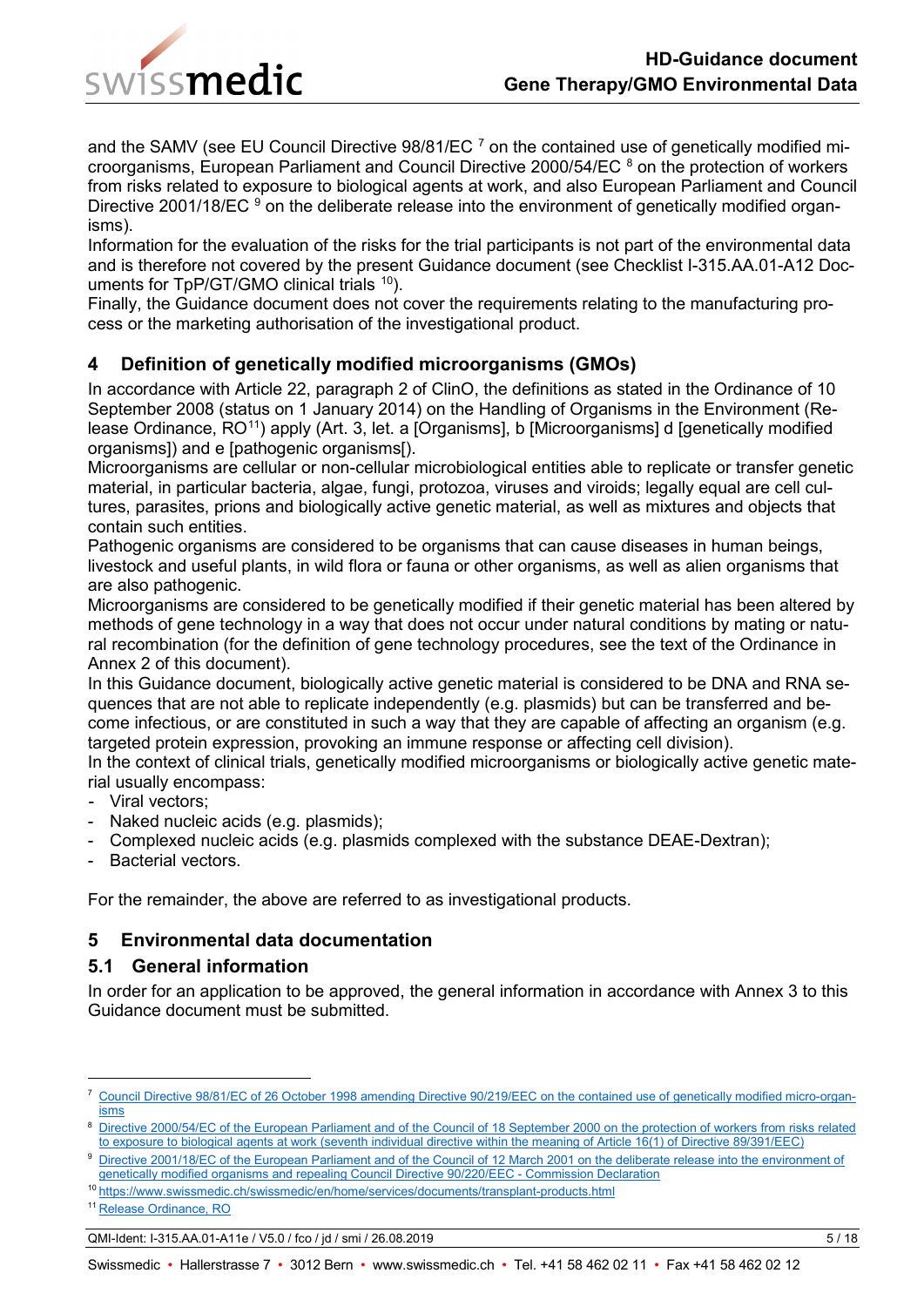

It is not necessary to repeat the general information in the environmental data documentation if it is already available elsewhere in the application and appropriate references are made.

The environmental data documentation must include the following aspects of handling of the investigational product:

- Storage;
- Transport;
- Preparation for administration to trial participants;
- Administration to trial participants;
- Monitoring the behaviour following administration to trial participants;
- Disposal.

For the above aspects, the safety measures in order to prevent the investigational product from being released into the environment and endangering humans and the environment must be documented.

### <span id="page-5-0"></span>**5.2 Determining and evaluating the risks for humans and the environment (risk assessment)**

### <span id="page-5-1"></span>5.2.1 Guidance for the risk assessment

For every aspect of handling, the risk assessment must include details of:

- The possible harmful effects of the investigational product (damage potential);
- The extent of the damage caused by the investigational product;
- The likelihood of damage and possible exposure of humans or the environment to the investigational product;
- The risks for humans or the environment (determined on the basis of the 3 points above);
- The required safety measures (measures to minimise the determined risk);
- The remaining risk when required safety measures are met.

The objective of a risk assessment is to determine and assess all possible direct, indirect, immediate or long-term harmful effects on humans and the environment if the investigational product is released.

The risk assessment must in particular include the investigational product's cumulative long-term effects and its replication capacity or reversion to replication capacity.

Extent and level of detail of the information for the risk assessment should be in accordance with the characteristics of the investigational product and depends primarily on whether the investigational product is excreted or not by the trial participants.

The risk assessment should be established on a case-by-case basis and on the basis of the latest scientific and technical methods and data.

The risk assessment must be repeated as soon as new information regarding the investigational product and its effects on humans or the environment is available.

Findings regarding the risks for humans and the environment from earlier clinical trials with the same investigational product should be listed and discussed.

More detailed explanations regarding risk assessment can be found in [Annex 4](file://adb.intra.admin.ch/Userhome$/SMC-01/X10190171/config/Desktop/Bearbeitung%20QMI/I-315.AA.01-A11e_Wegleitung_Gentherapie_GVO_Umweltdaten-alt.docx#anhang4) of this Guidance document.

As presented below, the documentation regarding the risk assessment must fulfil a number of requirements depending on whether or not the investigational product is excreted by the trial participants. If it is assumed that the investigational product will not be excreted by the trial participants, the risk assessment should be carried out in accordance with case A. If it is assumed that the investigational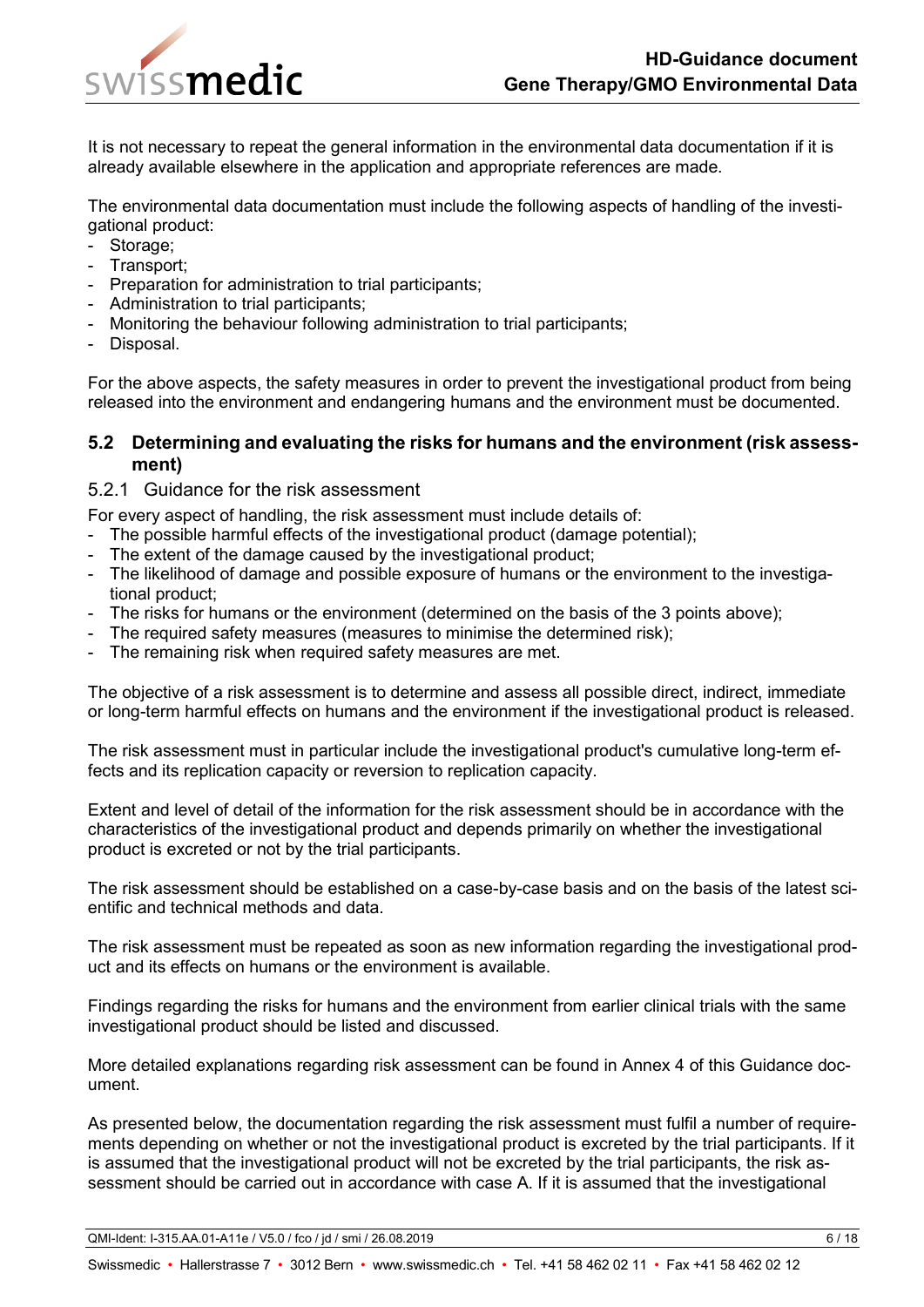

product will be excreted by the trial participants, the risk assessment should be carried out in accordance with cases B1 or B2 as appropriate.

#### <span id="page-6-0"></span>*5.2.1.1 Risk evaluation of gene therapy products that contain antibiotic-resistance genes*

The use of antibiotic-resistance genes in gene therapy products is generally discouraged, especially if their use can jeopardize the success of clinical therapies in the target population. The infrequent use and the limited indication area cannot be equated with a minor clinical significance, because the significance of specific antibiotics can increase owing to the global rise in antibiotic-resistant bacteria.

If the antibiotic-resistance genes cannot be removed from the investigational products, the following conditions need to be met before an authorization can be granted:

- it must be justified why no alternative selection procedure suitable for the purpose but without antibiotic-resistance genes is used;
- the investigational product must not be excreted into the environment (case A or B1);
- the investigational product and the clinical trial must be of great significance.

In addition to detecting and assessing the risk for people and the environment, under sections 5.2.2 or 5.2.3, it must be evaluated whether there are significant risks in particular with regard to jeopardizing the use of those antibiotics in veterinary and human medicine. The instructions given in Annex 6 must be followed for this.

### <span id="page-6-1"></span>5.2.2 Documentation of the risk assessment for case A

Based on the assumption that no investigational products will be excreted by the trial participants

### <span id="page-6-2"></span>*5.2.2.1 Information on biodistribution and excretion*

The risk assessment for case A is based on:

- Information from previous clinical studies that confirm the assumption that the trial subject does not excrete the investigational product;
- Preclinical biodistribution studies using the investigational product (including data on excretion and on the potential for inadvertent germline integration);
- Biodistribution studies using comparable investigational products (including data on excretion and on the investigational product's potential for integrating the germline);
- Evaluation of the sensitivity of the analysis methods used in these studies;
- Any further justification for the assumption that the investigational product is not excreted, if biodistribution studies are not available, could be:
	- $\bullet$  Favourable safety profile for example rapid degradation for specific investigational products;
	- Investigational product is replication deficient with low probability of reversion and does not recombine with wild type (in the trial subject);
	- Increased breakdown or lower tissue distribution pattern depending on type and site of administration;
	- Lower stability or increased degradation of the investigational product in the trial participants in general;
- Other relevant information.

### <span id="page-6-3"></span>*5.2.2.2 Description of the risk to humans and the environment*

If sufficient proof can be obtained that the investigational product is not excreted by the trial participants and there is no potential for integration in the germline, the risk of the clinical trial for humans and the environment can be considered negligible. If the excretion of the investigational product cannot be reliably excluded, a risk assessment in accordance with B1 or B2 must be carried out.

### <span id="page-6-4"></span>*5.2.2.3 Description of the safety measures required*

The description of the safety measures should demonstrate that those measures prevent the release of GMO into the environment. This includes a description of the potential degradation products that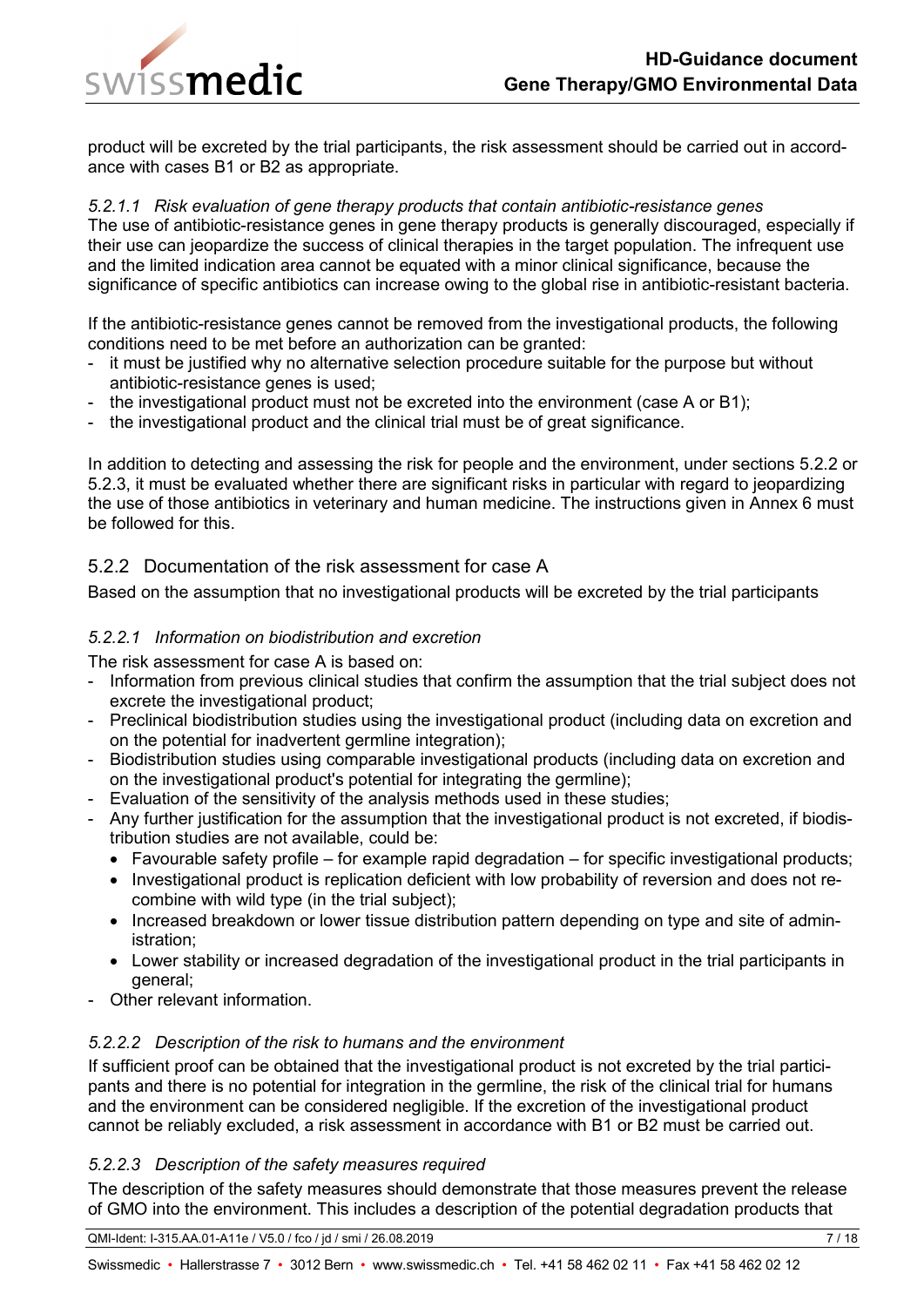

are generated, the estimated quantity thereof, the planned disposal processes for the investigational product and the protective measures provided for persons who are dealing with the investigational product or are in contact with the trial participants (see Annex 4 no. 4.3 of ClinO).

## <span id="page-7-0"></span>5.2.3 Documentation of the risk assessment for case B1

Based on the assumption that investigational products will be excreted by the trial participants but shedding into the environment can be prevented.

### <span id="page-7-1"></span>*5.2.3.1 Information regarding the safety conditions during the clinical trial for the trial participants*

The risk assessment for case B1 is based on the results of preclinical and/or clinical biodistribution studies that indicate that the investigational product is excreted. The following points must be included:

- The nature and level of safety conditions which have to be applied for the accommodation of the trial participants during the clinical trial in order to prevent the release of the investigational product into the environment (e.g. accommodation, nature of the toilets/showers in the patients' rooms, etc.);
- Measures to avoid the release of the investigational product via persons coming into contact with the trial participants;
- Contact person's immune status to the investigational product (if necessary).

### <span id="page-7-2"></span>*5.2.3.2 Description of the risk to humans and the environment*

If valid data corroborate the assumption that the investigational product will be excreted by the trial participants within a limited period of time only (transient shedding), during which the trial participants are accommodated under conditions that prevent the investigational product from being released into the environment, it can be assumed that the risk of the clinical trial for humans and the environment is negligible for humans and the environment. The residual risk for the persons coming into contact with the investigational product must be defined.

### <span id="page-7-3"></span>*5.2.3.3 Description of the safety measures required*

The documentation consists of the description of:

- The safety measures to be deployed in order to prevent the release of excretion products into the environment;
- The methods used to monitor the trial participants in order to define the point as of which the excretion no longer takes place;
- The measures to be taken to protect the persons coming into contact with the investigational product and/or the trial participants.

### <span id="page-7-4"></span>5.2.4 Documentation of the risk assessment for case B2

Based on the assumption that investigational products will be excreted by the trial participants and shedding into the environment cannot be excluded.

### <span id="page-7-5"></span>*5.2.4.1 Detailed information on the characteristics of the investigational product*

The risk assessment for case B2 is based on preclinical and clinical studies on biodistribution and excretion. In addition, the following information should be submitted, if appropriate:

- Information in accordance with [Annex 5](file://adb.intra.admin.ch/Userhome$/SMC-01/X10190171/config/Desktop/Bearbeitung%20QMI/I-315.AA.01-A11e_Wegleitung_Gentherapie_GVO_Umweltdaten-alt.docx#anhang5) of this Guidance document. Particular emphasis should be placed on the forms of excretion, the quantity of active biological units excreted, the duration of the excretion and the persistence of excretion products in the environment (stability).

### <span id="page-7-6"></span>*5.2.4.2 Description of the risk to humans and the environment*

The risk assessment for case B2 is based on the assumption that the risk of the clinical trial to humans and the environment is not negligible if the investigational product is excreted by the trial participants over an extended period of time. This assumption is met if:

QMI-Ident: I-315.AA.01-A11e / V5.0 / fco / jd / smi / 26.08.2019 8 / 18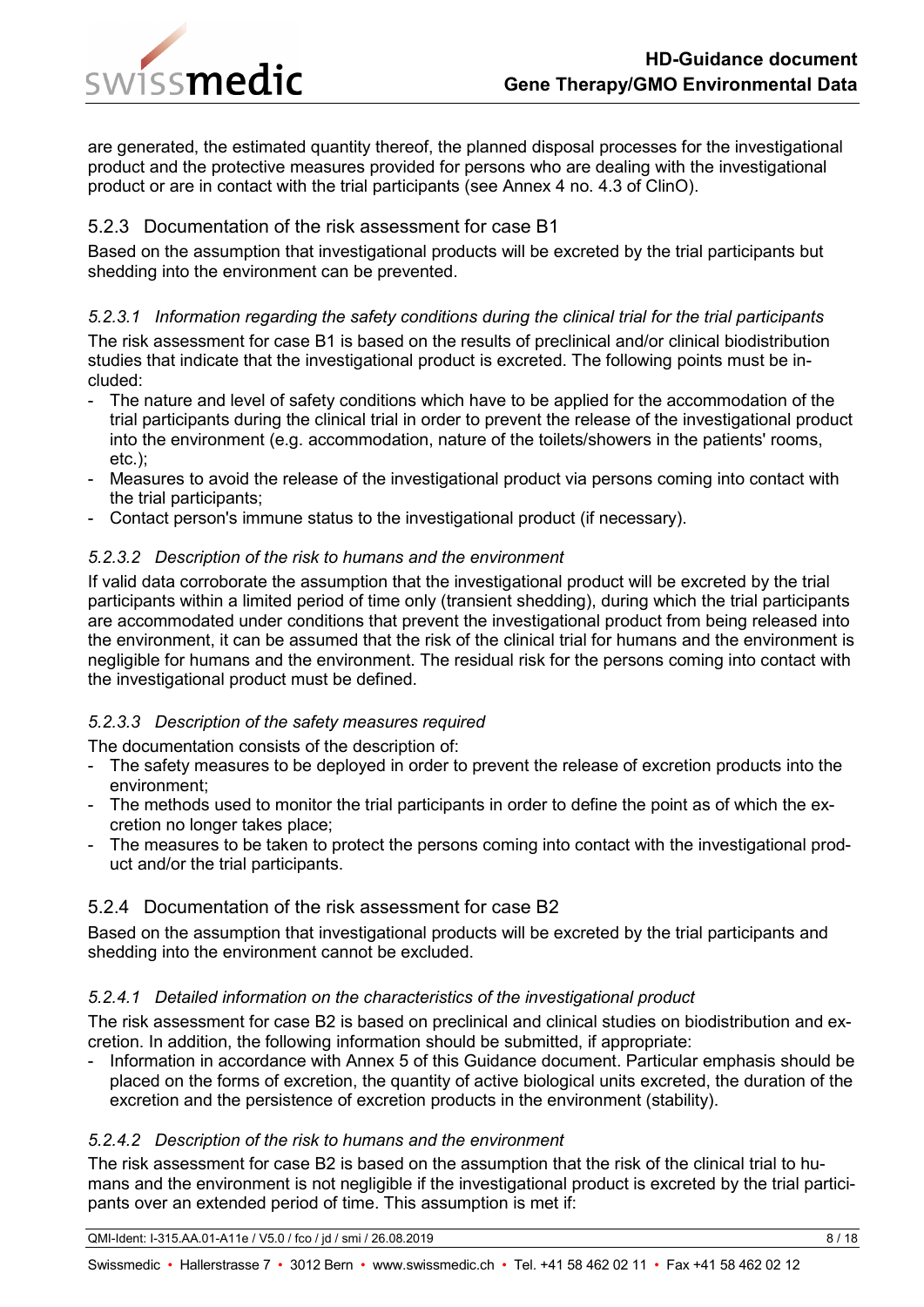

- a) During the possible excretion period, the trial participants cannot be accommodated, under conditions that prevent the release of the investigational product into the environment and
- b) The investigational product is sufficiently stable for its presence in the environment for a certain period of time, and in addition, e.g.:
	- Reveals an extended host range, a broader cell tropism or a modified transmission mode;
	- Has an increased infectivity or pathogenicity, for example due to a lesser susceptibility to be neutralised by the host's immune system;
	- Is replication competent or is likely to revert to a replication competent state;
	- Can recombine with wild types; or
	- Has inserts that encode for a toxin, a cytokine, a growth factor or other factors that interfere with the cell cycle control (e.g. onco- and proto-oncogens<sup>12</sup>) and are regulated by a strong promoter/enhancer.

This requires a more detailed risk assessment in accordance with [Annex 4](file://adb.intra.admin.ch/Userhome$/SMC-01/X10190171/config/Desktop/Bearbeitung%20QMI/I-315.AA.01-A11e_Wegleitung_Gentherapie_GVO_Umweltdaten-alt.docx#anhang4) to this Guidance document.

### <span id="page-8-0"></span>*5.2.4.3 Description of the safety measures required*

If the investigational product is excreted into the environment by the trial participants, the documentation to be submitted, and in particular the safety measures to be taken, should include details of how the protection of humans and the environment can be guaranteed. The following points should be addressed:

- The methods for minimising or, if applicable, preventing the excretion;
- Measures to protect persons of coming into contact with the investigational product;
- Measures to protect humans and the environment in a broader sense (measures to control or correct unintentional dissemination);
- Methods to detect the investigational product in the environment and to monitor its effects;
- Specificity for identifying the investigational product, sensitivity, and reliability of the monitoring procedures.

<span id="page-8-1"></span> $12$  A possible reference for assisting with the risk assessment is also that of the statement by the Swiss Expert Commission for Biosafety [\(http://www.efbs.ch\)](http://www.efbs.ch/) on risk assessment of activities with oncogenic and cytokine encoding sequences [\(http://www.efbs.admin.ch/en/docu](http://www.efbs.admin.ch/en/documentation/statements-on-permit-applications/closed-system/index.html)[mentation/statements-on-permit-applications\)](http://www.efbs.admin.ch/en/documentation/statements-on-permit-applications/closed-system/index.html)

QMI-Ident: I-315.AA.01-A11e / V5.0 / fco / jd / smi / 26.08.2019 9 / 18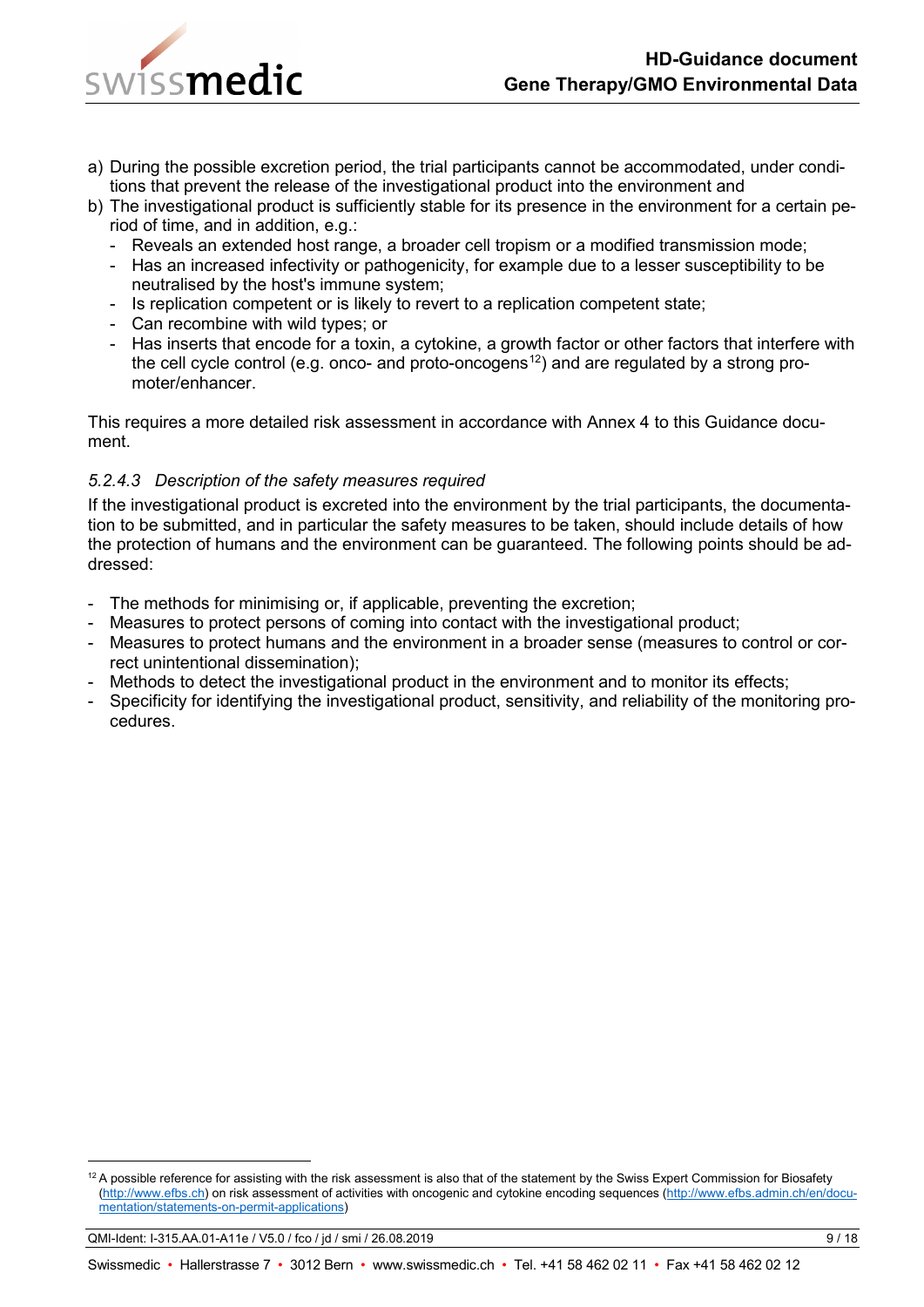

<span id="page-9-0"></span>Article 22 ClinO**[13](#page-9-1)** Clinical trials of gene therapy and clinical trials of genetically modified or pathogenic organisms:

- <sup>1</sup> For the purposes of this Ordinance, clinical trials of gene therapy are trials in which genetic information is introduced into somatic cells (somatic gene therapy).
- <sup>2</sup> For the purposes of this Ordinance, clinical trials of genetically modified organisms are trials of medicinal products containing genetically modified organisms as defined in the Release Ordinance of 10 September 2008, and in particular replication-competent viruses.
- $3$  For the purposes of this Ordinance, clinical trials of pathogenic organisms are trials of medicinal products containing pathogenic organisms as defined in the Release Ordinance.
- <sup>4</sup> For clinical trials of gene therapy and for clinical trials of genetically modified or pathogenic organisms, the provisions of this Ordinance concerning clinical trials of medicinal products apply mutatis mutandis

Article 35 ClinO Clinical trials of gene therapy and clinical trials of genetically modified or pathogenic organisms:

- <sup>1.</sup> For Category B and C clinical trials of gene therapy and for clinical trials of genetically modified or pathogenic organisms as defined in Article 22, the documents specified in Annex 4 number 4 must be submitted to Swissmedic.
- <sup>2.</sup> Before granting authorisation, Swissmedic shall seek opinions from the Swiss Expert Committee for Biosafety (SECB), the Federal Office for the Environment (FOEN) and the FOPH.
- $3$ . In addition to the areas specified in Article 32, it shall review whether the quality and biological safety of the product are guaranteed with regard to the participants and to human health and the environment.
- 4. It shall grant authorisation if:
	- a. the SECB has confirmed the quality and biological safety of the product with regard to the participants and to human health and the environment; and
	- b. no objections to the clinical trial have been raised by the FOPH or by the FOEN, based on the assessment of the environmental data.
- <sup>5.</sup> Swissmedic shall grant authorisation within 60 days of acknowledgement of receipt of the formally correct application documents. Swissmedic shall inform the competent federal and cantonal authorities of its decision.
- 6. Authorisations shall remain valid for the duration of the clinical trial, but for no longer than five years after they are granted.
- $\frac{7}{10}$  Swissmedic, the FOPH and the FOEN shall jointly issue guidelines on assessment of risks to human health and the environment.

Annex 4 number 4 ClinO Additional application documents for Category B and C clinical trials of gene therapy and of genetically modified or pathogenic organisms:

- 4.1 Information on the risks of the investigational product containing genetically modified or pathogenic organisms;
- 4.2 risk assessment of the conduct of the clinical trial with regard to the protection of human health and the environment;
- 4.3 a description of the safety measures required for the protection of human and animal health and the environment, and in particular to prevent the release of microorganisms into the environment during and after transplantation, and during transport, storage and disposal.

<span id="page-9-1"></span><sup>&</sup>lt;sup>13</sup> [Clinical Trials Ordinance, ClinO](http://www.admin.ch/ch/e/rs/8/810.305.en.pdf) (non-binding English translation)

QMI-Ident: I-315.AA.01-A11e / V5.0 / fco / jd / smi / 26.08.2019 10 / 18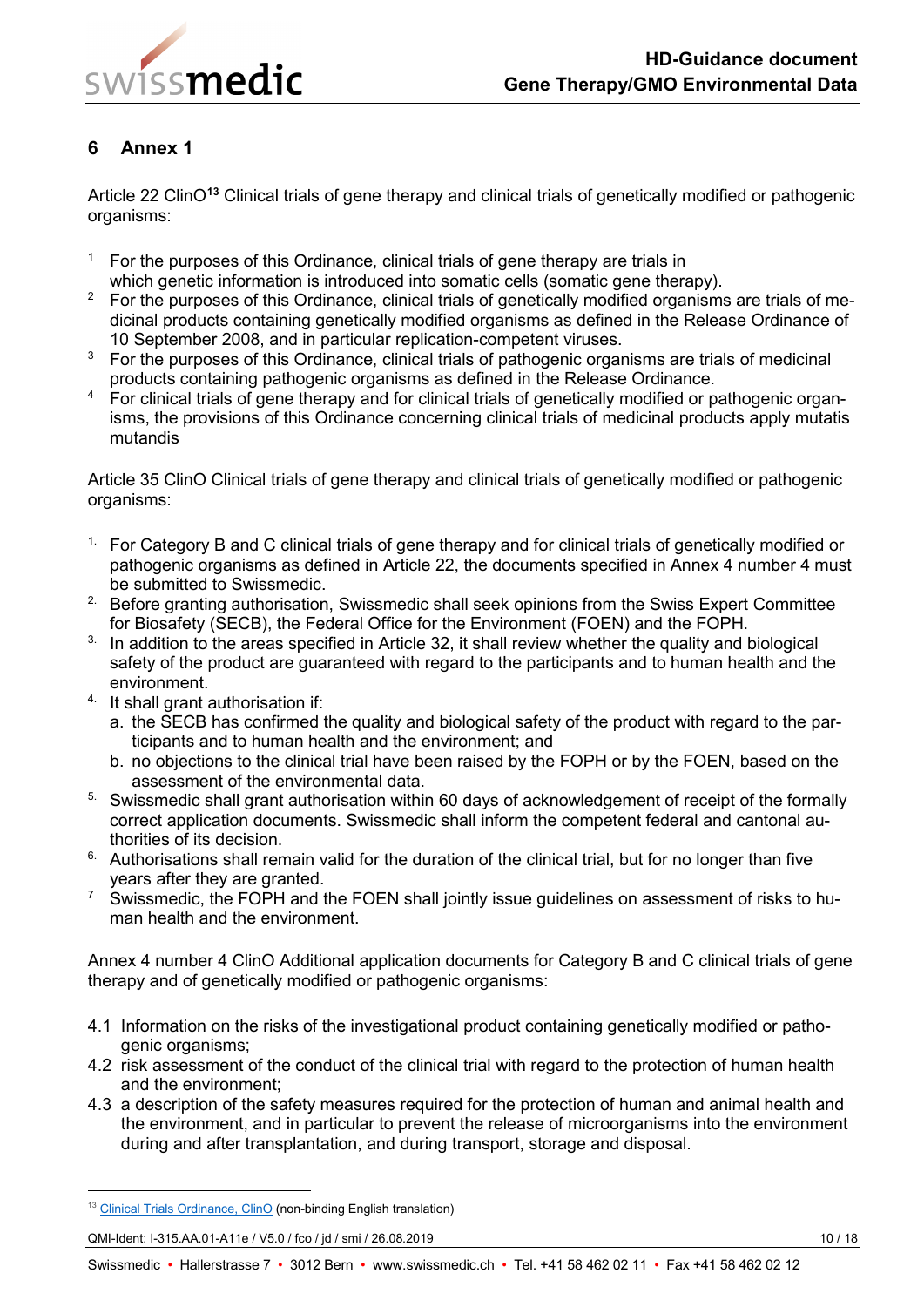

<span id="page-10-0"></span>Definition of gene technology methods (according to Annex 1, RO/FrSV <sup>14</sup>), (ContainO/ESV <sup>[15](#page-10-2)</sup>) and (SAMV **[16](#page-10-3)**):

- $1$  Gene technology methods means, in particular:
	- a. recombinant nucleic acid techniques, in which nucleic acid molecules synthesised outside the organism are inserted into viruses, bacterial plasmids or other vector systems to produce novel combinations of genetic material, which are then transferred to a recipient (host) organism in which they would not naturally occur but are capable of continued propagation;
	- b. techniques in which genetic material produced outside the organism is inserted directly into an organism, in particular by microinjection, macroinjection and microencapsulation, electroporation or on microprojectiles;
	- c. cell fusion or hybridisation techniques in which cells with novel combinations of genetic material are produced by the fusion of two or more cells through processes that do not occur under natural conditions.
- <sup>2</sup> Self-cloning of pathogenic organisms shall be regarded as a method of gene technology. This consists of the removal of nucleic acid sequences from one cell of an organism and the complete or partial insertion of this nucleic acid or a synthetic equivalent (possibly after a previous enzymatic or mechanical treatment) into cells of the same species or cells which are closely related phylogenetically and which can exchange genetic material by natural physiological processes.
- $3$  Self-cloning of non-pathogenic organisms and the following methods shall not be regarded as methods of gene technology, as long as they are not used in association with recombinant nucleic acid molecules or genetically modified organisms:
	- a. mutagenesis;
	- b. cell and protoplast fusion of prokaryotic microorganisms that exchange genetic material by natural physiological processes;
	- c. cell and protoplast fusion of eukaryotic cells, including the production of hybridoma cell lines and the fusion of plant cells;
	- d. in vitro fertilisation;
	- e. natural processes such as conjugation, transduction and transformation;
	- f. changes in ploidy level, including aneuploidy and the elimination of chromosomes.

QMI-Ident: I-315.AA.01-A11e / V5.0 / fco / jd / smi / 26.08.2019 11 / 18

<span id="page-10-1"></span> <sup>14</sup> [Release Ordinance, RO](http://www.admin.ch/opc/en/classified-compilation/20062651/index.html) (non-binding English translation)

<span id="page-10-2"></span><sup>15</sup> [Containment Ordinance, ContainO](http://www.admin.ch/opc/en/classified-compilation/20100803/index.html) (non-binding English translation)

<span id="page-10-3"></span><sup>&</sup>lt;sup>16</sup> [SAMV](http://www.admin.ch/opc/de/classified-compilation/19994946/index.html) (available in German, French and Italian)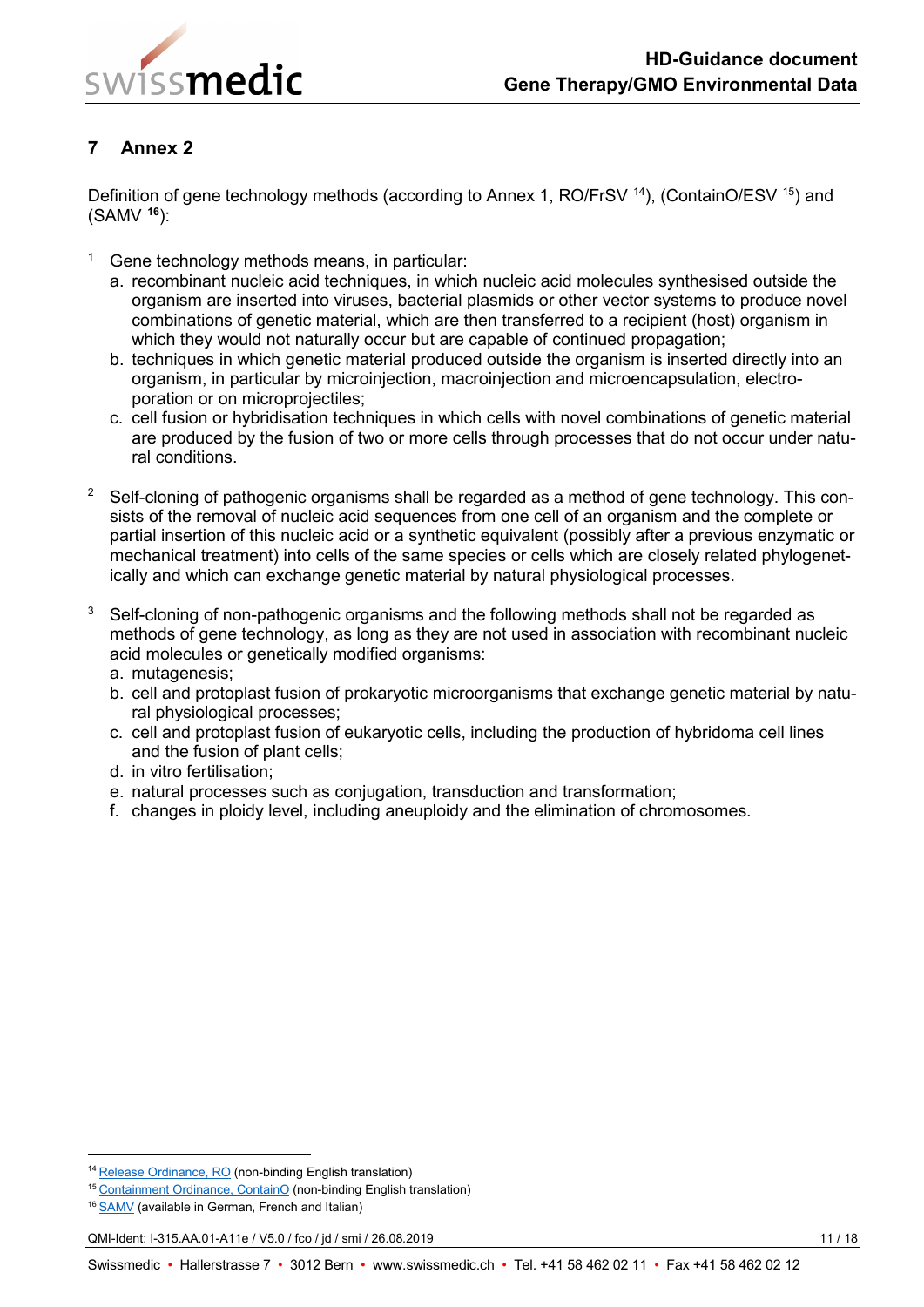

<span id="page-11-0"></span>General information:

It is not mandatory to provide the general information of the environmental data if this is already available elsewhere within the application and appropriate reference are made. The general information includes:

- Name and address of the applicant;
- Name, address and qualification of those carrying out the clinical trials;
- Title and description of the project, including the objectives;
- Number of trial participants and duration of the clinical trial;
- Name of the investigational product;
- Detailed description of the characteristics of the investigational product and how it is manufactured.

The information relating to the characteristics of the investigational product should, in particular, cover the following points:

- 1. Donor and recipient organism
	- Scientific description and taxonomic data;
	- Characteristics of the micro-organism:
		- Pathogenicity and other adverse effects:
		- Description of the phenotype and any genetic modifications compared with the starting material (in particular resistance to antibiotics);
		- Genetic stability;
	- Detection and identification procedures.
- 2. Vector systems
	- Vectors used to manufacture the investigational product;
	- Type and origin of the vectors;
	- Characteristics of the vector sequence combination;
	- Transfer methods used.
- 3. Insert or nucleic acid sequence used
	- Encoding sequence(s), geno- and phenotype markers;
	- Level of expression of the sequence introduced, characteristics and activity of the protein brought to expression (harmful effects);
	- Localisation of the sequence that is introduced or changed;
	- Purity of the insert in relation to unknown sequences and pertinent information regarding the extent to which the sequence introduced is restricted to the DNA that is required to fulfil the planned function.
- 4. Description of the investigational product, in particular the genetic features, their stability and the new phenotypical characteristics (reversion to replication capacity, recombination with wild type, complementation) as well as a description of the identification and detection procedures.
- 5. Findings regarding the risks for humans and the environment from earlier clinical trials with the same or comparable investigational products should also be included in the general information.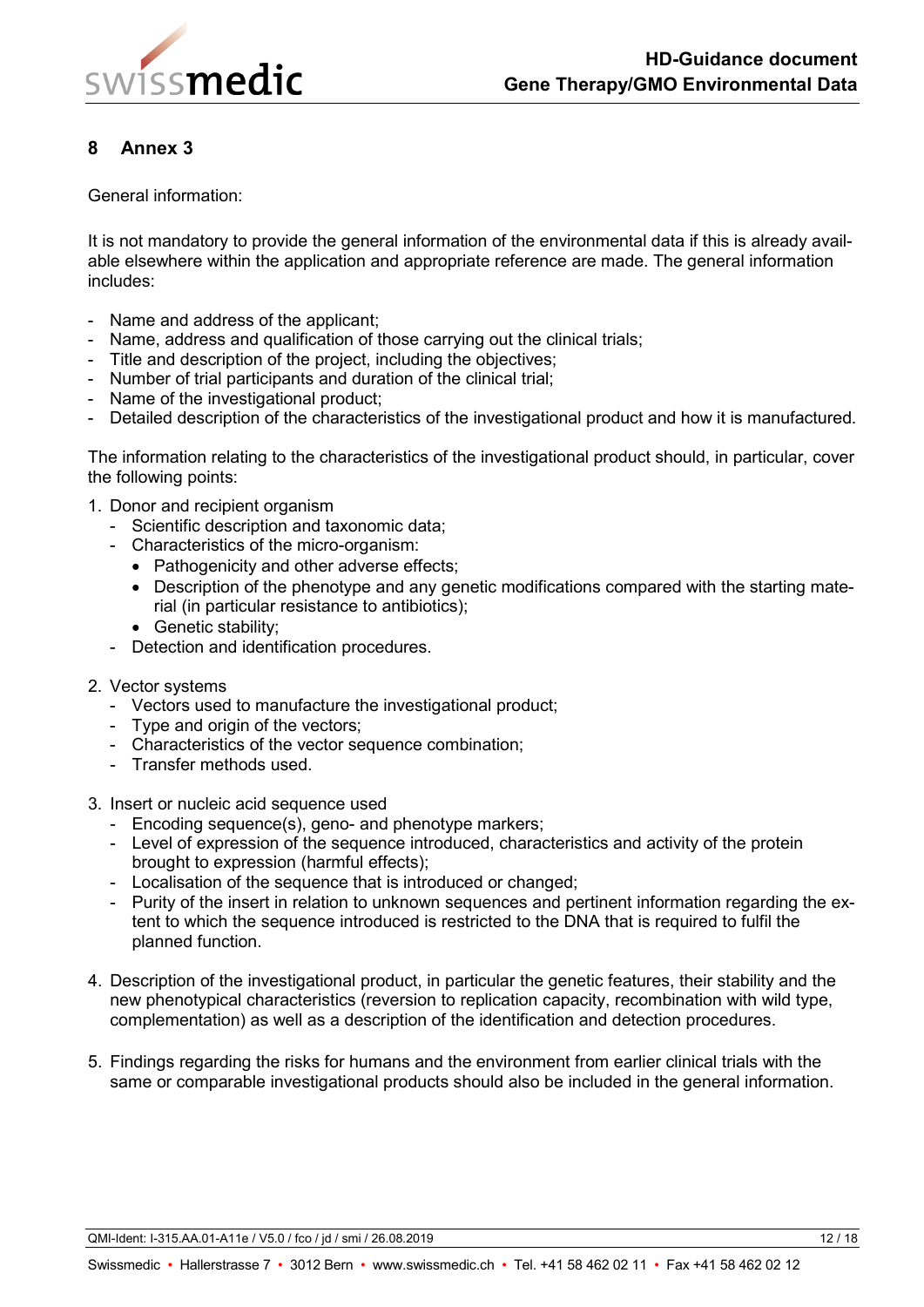

<span id="page-12-0"></span>Basic principles for carrying out the risk assessment relating to clinical trials of somatic gene therapy and medicines containing genetically modified microorganisms:

The information below has been compiled based on the Ordinance of 10. September 2008 (status 1 January 2014) on the release of organisms into the environment (Release Ordinance,  $RO^{17}$ ). EU Directive 2001/18/EC and EU Guideline . Environmental Risk Assessment for Human Medicinal Products Containing or Consisting of GMOs" (Reference in [Annex 7\)](file://adb.intra.admin.ch/Userhome$/SMC-01/X10190171/config/Desktop/Bearbeitung%20QMI/I-315.AA.01-A11e_Wegleitung_Gentherapie_GVO_Umweltdaten-alt.docx#_Annexe_7) were also taken into consideration.

### **1 Determination of the potential adverse effects of the investigational product (damage potential)**

All properties of the investigational product that are related to genetic modification and that are potentially harmful to humans or to the environment must be determined (see also Annexes [3](file://adb.intra.admin.ch/Userhome$/SMC-01/X10190171/config/Desktop/Bearbeitung%20QMI/I-315.AA.01-A11e_Wegleitung_Gentherapie_GVO_Umweltdaten-alt.docx#anhang3) and [5\)](file://adb.intra.admin.ch/Userhome$/SMC-01/X10190171/config/Desktop/Bearbeitung%20QMI/I-315.AA.01-A11e_Wegleitung_Gentherapie_GVO_Umweltdaten-alt.docx#anhang5). In doing so, no potentially harmful effects on humans and the environment should be omitted because they are considered unlikely to occur.

Information on earlier clinical trials with similar genetically modified microorganisms or similar biologically active genetic materials and their interaction under similar conditions in humans and the environment should also be taken into account in the risk assessment.

Possible direct or indirect (e.g. as a result of the investigational product being disseminated in the environment) harmful effects are, for example:

- Illness in humans, animals and plants, including allergenic and toxic effects (including activation of cellular proto-oncogenes by the insertion of a vector into the genome);
- Changed sensitivity to pathogens whereby the propagation of contagious illnesses and / or the creation of new reservoirs or vectors is facilitated (e.g. because of changes to the host spectrum, the tissue specificity or interaction with the immune system);
- Endangering prophylaxis or therapy in the fields of human and animal medicine and of plant protection (e.g. development of resistance to antibiotics);
- Regained virulence as a result of genetic instability (e.g. reversion to replication capacity or competency to recombine with wild type);
- Dissemination and reproduction of the investigational product within the environment;
- Possible gene transfer to non-target organisms.

### **2 Determination of the extent of possible damage from the investigational product**

In addition to determining the damage potential, the extent of the possible harmful effects on humans and the environment should be evaluated. Particular consideration should be given to:

- Whether individuals, large sections of the population, or the environment are affected;
- Whether the effect is limited in time or long-term;
- Whether the damage is reversible or irreversible.

The assessment of the damage should be quantified as negligible, low, medium, or severe.

<span id="page-12-1"></span><sup>&</sup>lt;sup>17</sup> [Release Ordinance, RO](http://www.admin.ch/opc/en/classified-compilation/20062651/index.html) (non-binding English translation)

QMI-Ident: I-315.AA.01-A11e / V5.0 / fco / jd / smi / 26.08.2019 13 / 18 / 13 / 18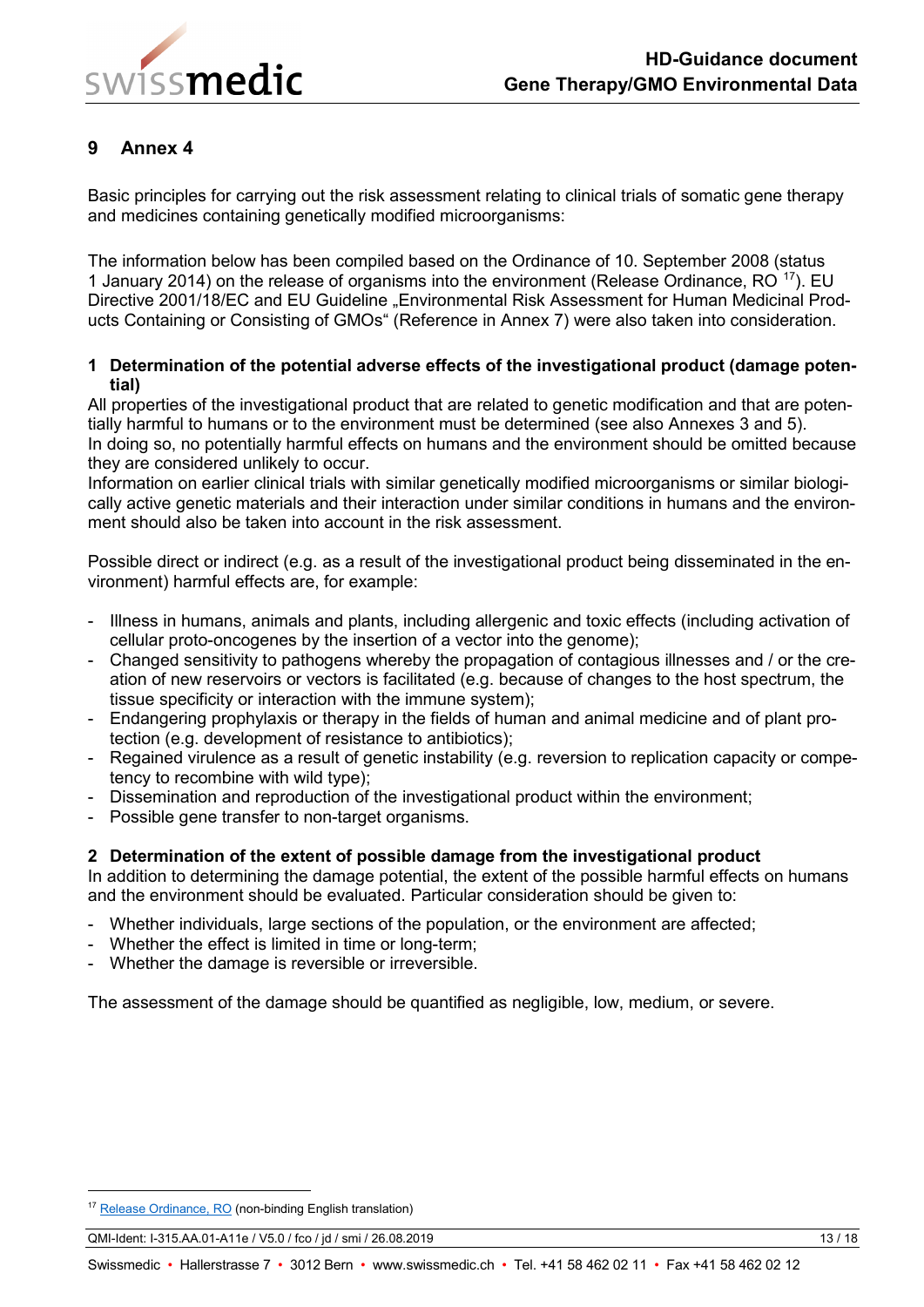

#### **3 Determining the probability of damage occurring and of possible exposure to the investigational product**

The probability of the various possible harmful effects occurring should be determined and, where possible, evaluated (negligible, low, medium, high).

The type of possible release (e.g. from the administration or excretion of the investigational product) and the characteristics of the environment in which the investigational product could be released play an important role in the evaluation of the possible damage and the probability of it occurring. The probability of its occurrence is also influenced by the behaviour of the persons coming into contact with the investigational product or any products excreted by the trial participants. Possible effects on immune-compromised or particularly sensitive individuals must be taken into account.

### **4 Estimation of the risk for humans and the environment in the case of a possible release of the investigational product**

The term "risk" should be used in relation to the probability of such occurrences involving the product and the extent of the damage caused. The possible immediate or longer-term effects on humans and the environment as a result of direct or indirect interaction with the investigational product must be determined. Attention must be paid in particular to those persons taking part in the clinical trial, those who could come into contact with the investigational product and the environment that could be affected by an excretion. The various individual risks should be determined initially, followed by the overall risk. The following table may be used to assist in determining the risk.

|        |                   | <b>Probability</b> |               |            |                   |  |  |
|--------|-------------------|--------------------|---------------|------------|-------------------|--|--|
|        |                   | High               | <b>Medium</b> | Low        | <b>Negligible</b> |  |  |
|        | <b>Severe</b>     | High               | High          | Medium     | None              |  |  |
|        | <b>Medium</b>     | High               | Medium        | Medium/Low | None              |  |  |
| Extent | LOW               | Medium/Low         | Low           | Low        | None              |  |  |
|        | <b>Negligible</b> | None               | None          | None       | None              |  |  |

### **5 Determining the safety measures required (measures to minimise the risks determined)**

The safety measures needed to protect humans and the environment must be determined on the basis of the damage potential, the extent of possible damage, the probability of occurrence and the resulting risks.

In particular, the measures to limit the duration and area affected by any release into the environment should be determined (monitoring and control measures, waste disposal and emergency plans).

#### **6 Overall risk assessment for humans and the environment**

An overall risk assessment for humans and the environment, taking into account the extent and probability of the potential damage and the safety measures to be implemented, must be established.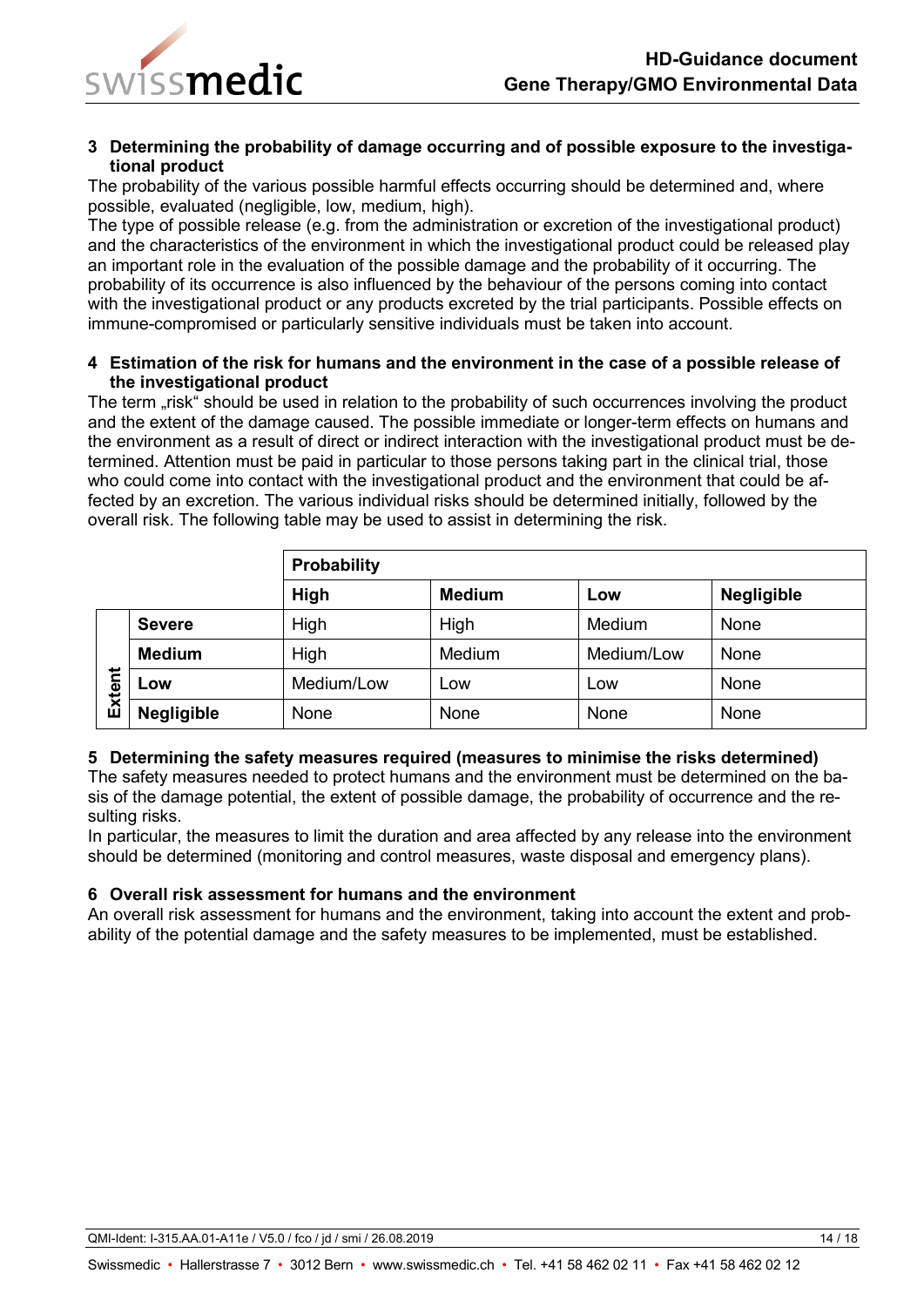

<span id="page-14-0"></span>Information on risk assessment for humans and the environment in the case the investigational product is excreted and there is an increased risk of it escaping into the environment:

In line with Annex III A of European Parliament and Council Directive 2001/[18](#page-14-1)/EC<sup>18</sup> and with the "Data Sheet for Clinical Trials Involving Gene Therapy Products (GTP) For Human Use" issued by the Agence Française de Sécurité Sanitaire des Produits de Santé (Reference in Annex 7), the following information should be submitted.

### **I Characteristics of the investigational product in regard to possible effects on humans and the environment**

1. Pathogenicity for humans, animals or plants:

- Illnesses caused;
- Mechanism of pathogenicity;
- Invasiveness, virulence, infectiousness, infective dose;
- Availability of appropriate therapies;
- Resistance/sensitivity to antibiotic reagents;
- Effects of metabolic products;
- Toxic or allergenic effects.
- 2. Host range, tropism, capacity for colonisation;
- 3. Possibility of survival outside of human host;
- 4. Possible interaction with non-host organisms (animals and plants);
- 5. Emission of virulence genes;
- 6. Comparison / relationship with microorganisms occurring naturally;
- 7. Competitive advantage in relation to microorganisms occurring naturally;
- 8. Genetic stability, e.g.:
	- Possibility of genetic modification in the environment;
	- Absorption and integration of genetic material (incl. recombination competency with wild type);
	- Replication capacity, likelihood of reversion to replication capacity.
- 9. Other relevant characteristics.

### **II Interactions between the investigational product and humans**

- 1. Means of release, known or possible forms of interaction with the investigational product including inhalation, ingestion, surface contact, sexual transmission, intravenous injection, administration of blood products;
- 2. Immune status of persons coming into contact with the investigational product (notably medical staff);
- 3. Behaviour of the investigational product in trial participants or in persons coming into close contact with trial participants (urine, faeces, nasal secretion, semen, sputum, blood);
- 4. Possible persistence of the investigational product under specific conditions in trial participants or in persons coming into close contact with trial participants.

### **III Interactions between the investigational product and the environment**

- 1. Potential for amplification or release into the environment;
- 2. Capacity for gene transfer by absorption of the genetic material by microorganisms or recombination with other microorganisms, trans-complementation, reactivation, interference;

<span id="page-14-1"></span><sup>&</sup>lt;sup>18</sup> Directive 2001/18/EC of the European Parliament and of the Council of 12 March 2001 on the deliberate release into the environment of [genetically modified organisms and repealing Council Directive 90/220/EEC -](https://eur-lex.europa.eu/legal-content/EN/TXT/HTML/?uri=CELEX:32001L0018&from=en) Commission Declaration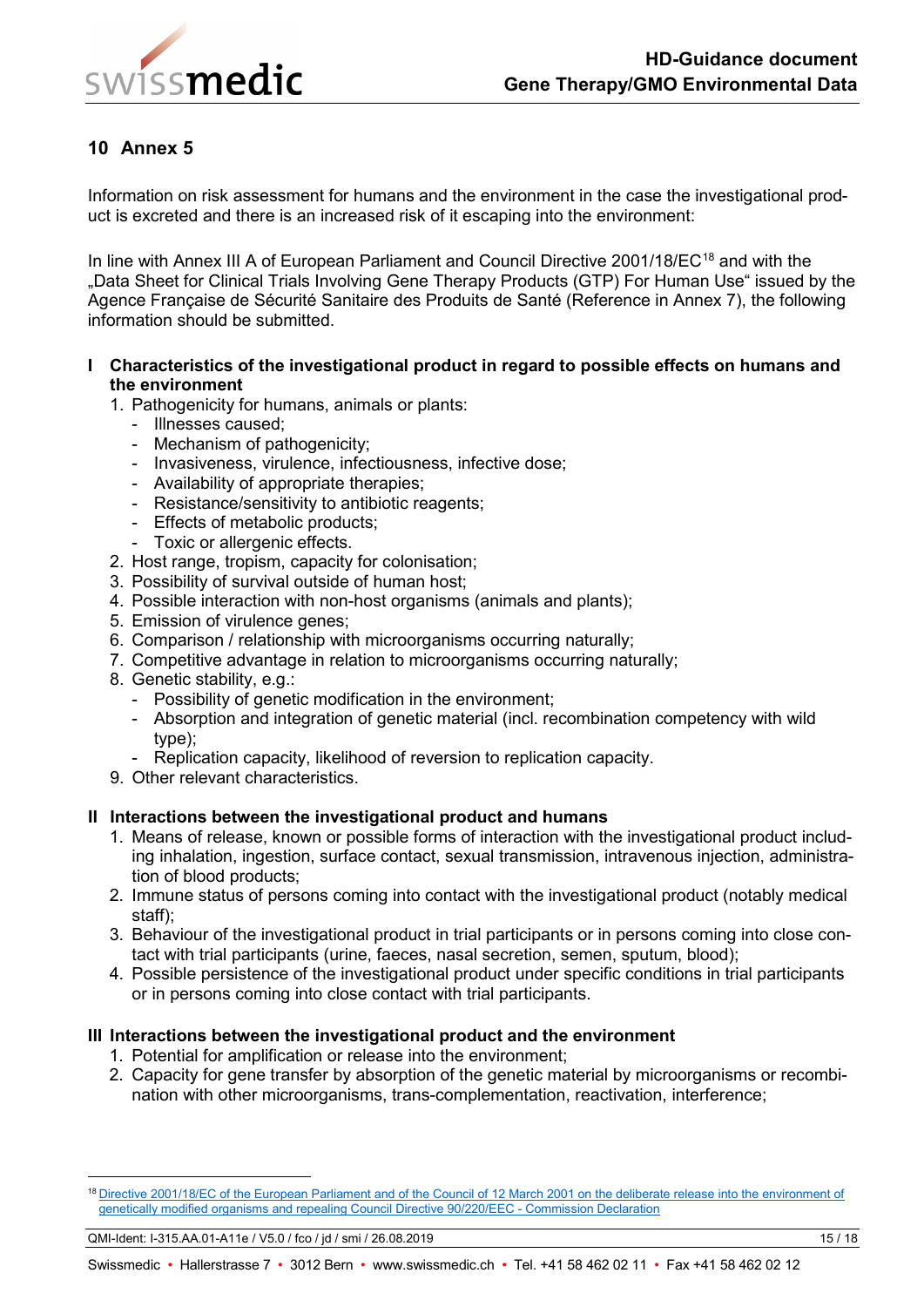

- 3. Expected mechanism and result of the interaction with host organisms and the ecological effects, in particular:
	- Capacity for gene transfer;
	- Likelihood of a selection;
- 4. Description of the genetic features that prevent the dissemination of genetic material or that restrict it to a minimum;
- 5. Description of the ecosystems concerned;
- 6. Likelihood of modifications to the biological interactions or in the host organisms' range when released;
- 7. Known or predicted involvement in bio-geochemical processes.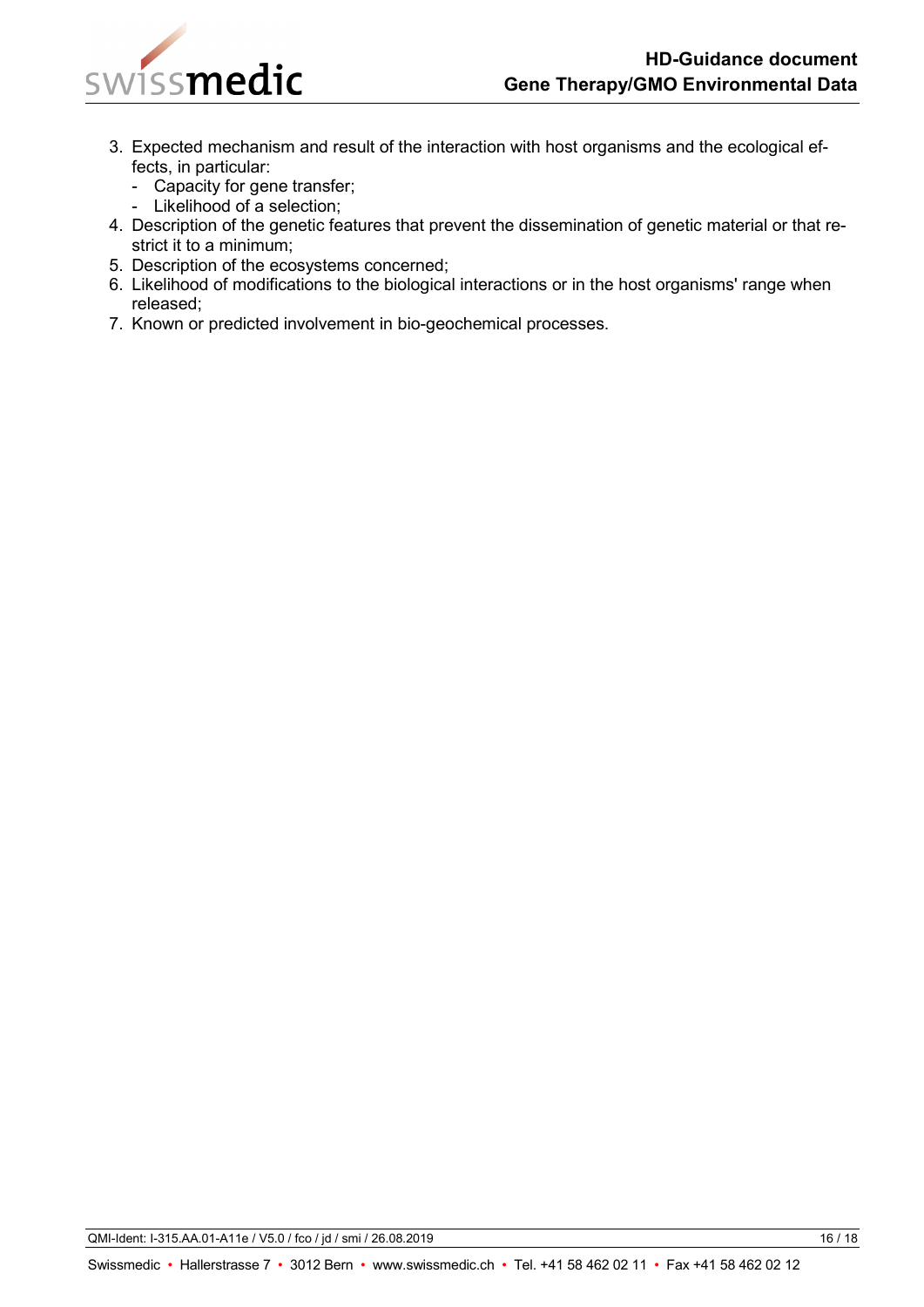

<span id="page-16-0"></span>Risk assessment for gene therapy products that contain antibiotic resistance genes:

In addition to the information mentioned under sections 5.2.2, 5.2.3 and 5.2.4, the following information is necessary to assess the risks of gene therapy products that contain antibiotic resistance genes:

### **Information on the properties of the gene sequences**

- Functionality: does the gene sequence correspond to a functional antibiotic resistance product?
- Possibility for homologous recombination: can horizontal gene transfer be expected?
- Preceded by prokaryotic/eukaryotic promoters: what is the probability that the gene sequence could be expressed in microorganisms and the cells of the trial subject?
- Stability: is the gene sequence broken down into non-functional units? How fast and how complete is the break-down?

### **Information on the medical use of these antibiotics**

- Are these antibiotics used in human/veterinary medicine?
- Are the antibiotics effective against a broad spectrum of microorganisms, or a specific strain of microorganism?
- Are resistance developments known?
- If resistance develops, are replacement antibiotics available in the same or other substance classes?
- If resistance develops, is the efficacy of other antibiotics compromised (through cross-resistance)?
- Are the antibiotics considered as last-resort antibiotics for certain infectious diseases (multiple-drug resistant microorganisms) or is it presumed that they can be considered as such with the progressive development of multiple-drug resistance?

#### **Information about excretion**

- Can it be shown by means of experimental trials or pre-clinical studies that, after use by the trial participants as part of the clinical trial or after licensing, the investigational product is not excreted and released into the environment, or can excretion and release into the environment be prevented by taking appropriate measures in the treatment of the trial participants or, after licensing, the patients?

#### **Information about presence in the environment**

- Are the antibiotic resistance genes naturally present in the environment or common in the environment?

The information and conclusions mentioned in this section regarding risks and security measures should, depending on the type of gene therapy (A, B1), be integrated in the evaluation under sections 5.2.2 and 5.2.3.